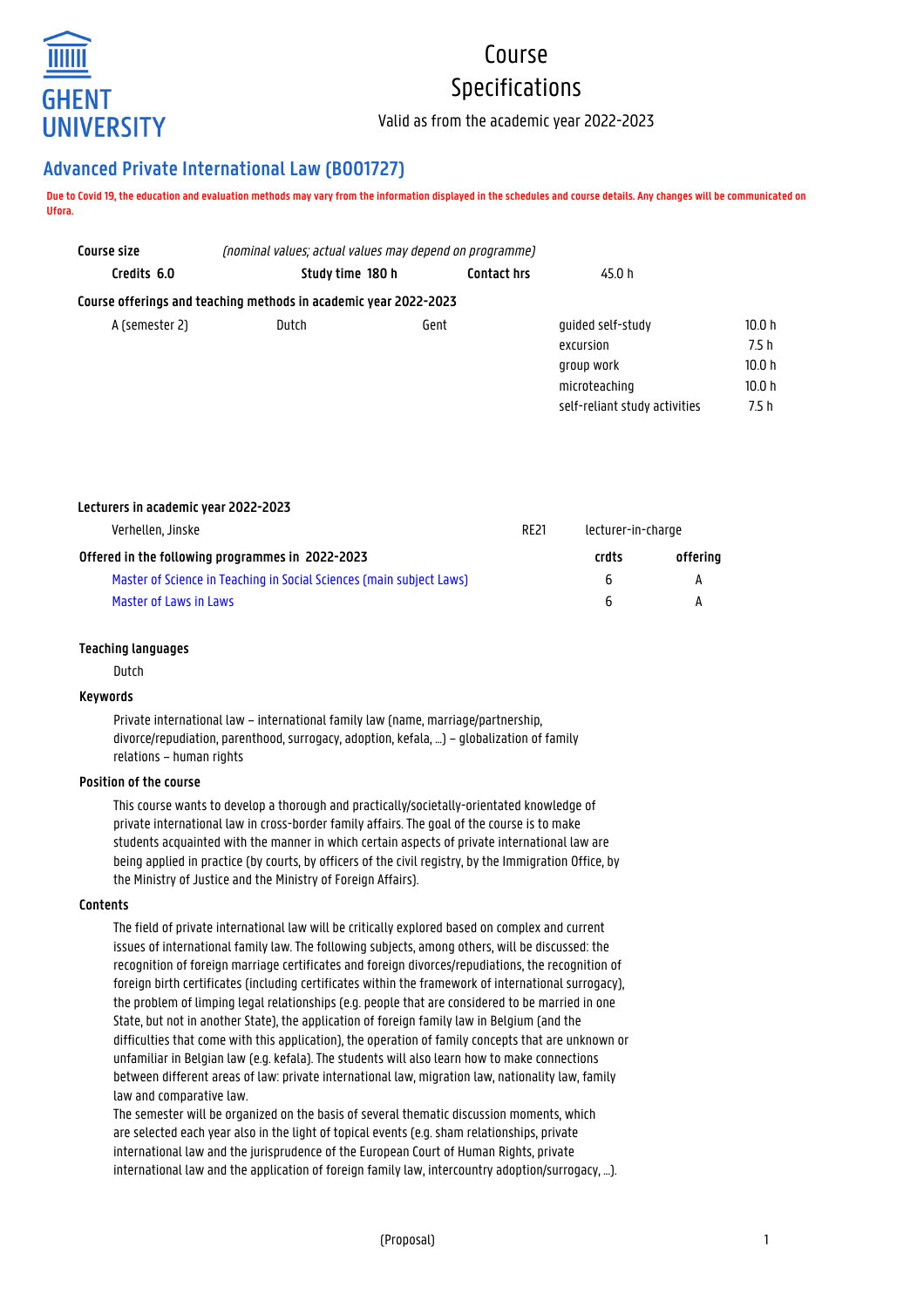During some of those discussion moments people working in the field will be present: lawyers, civil servants, judges, etc.

In addition to these discussion moments, there will be a number of excursions, which are not the same every year:

- Visit to the court, with an opportunity to talk to judges
- Attending conferences
- Visit to the Hague Conference on Private International Law
- ...

#### **Initial competences**

Basic knowledge of private international law, as acquired in the compulsory course of Private International Law

# **Final competences**

- 1 Having a thorough knowledge of international family law, with particular attention to the 1 underlying relations between societal evolutions and law.
- 2 Knowing the rules of private international law in force and being able to apply these to actual and complex situations in practice.
- 3 Having knowledge of current discussions in international family law.
- 4 Having/developing an open attitude towards the role that law, and more specifically international family law, can play in addressing current societal issues.
- 5 Reflecting critically on current issues in international family law.
- 6 Formulating oral and written positions on the research domain.

# **Conditions for credit contract**

Access to this course unit via a credit contract is unrestricted: the student takes into consideration the conditions mentioned in 'Starting Competences'

# Conditions for exam contract

This course unit cannot be taken via an exam contract

# **Teaching methods**

Guided self-study, excursion, group work, microteaching, self-reliant study activities

# **Extra information on the teaching methods**

This course focuses on a number of thematic discussion moments.

Guided self-study: prior to each discussion moment, students receive literature (academic publications, policy reports, etc.) and case law which they must read thoroughly.

Annotation and moderation of discussion moments: Per discussion group, a number of students are appointed to write a commentary on a case. On the basis of these comments, this group of students introduces the broader thematic discussion moment. This group of students then also moderates the entire discussion moment.

#### Flipped classroom method

- Pre-processing of the learning material: students prepare the discussion thoroughly.
- Prior to discussion moments: guided self-study (guidance by teacher/assistants)
- During discussion moments: in-depth processing of the study material. Students initiate the • discussion themselves, take the floor in the discussion and learn from each other. The • lecturer and the attending lawyers, judges or civil servants guide and support this discussion. • At the end, the students summarise each discussion moment in 10 keywords/key ideas.

#### **Learning materials and price**

A reader with topical scientific contributions, policy reports and jurisprudence on private international law in cross-border family cases.

Cost: max. €20

At the end of the semester students will have composed a collection of keywords/central ideas that will summarize the different discussion moments.

#### **References**

#### **Course content-related study coaching**

# **Evaluation methods**

end-of-term evaluation and continuous assessment